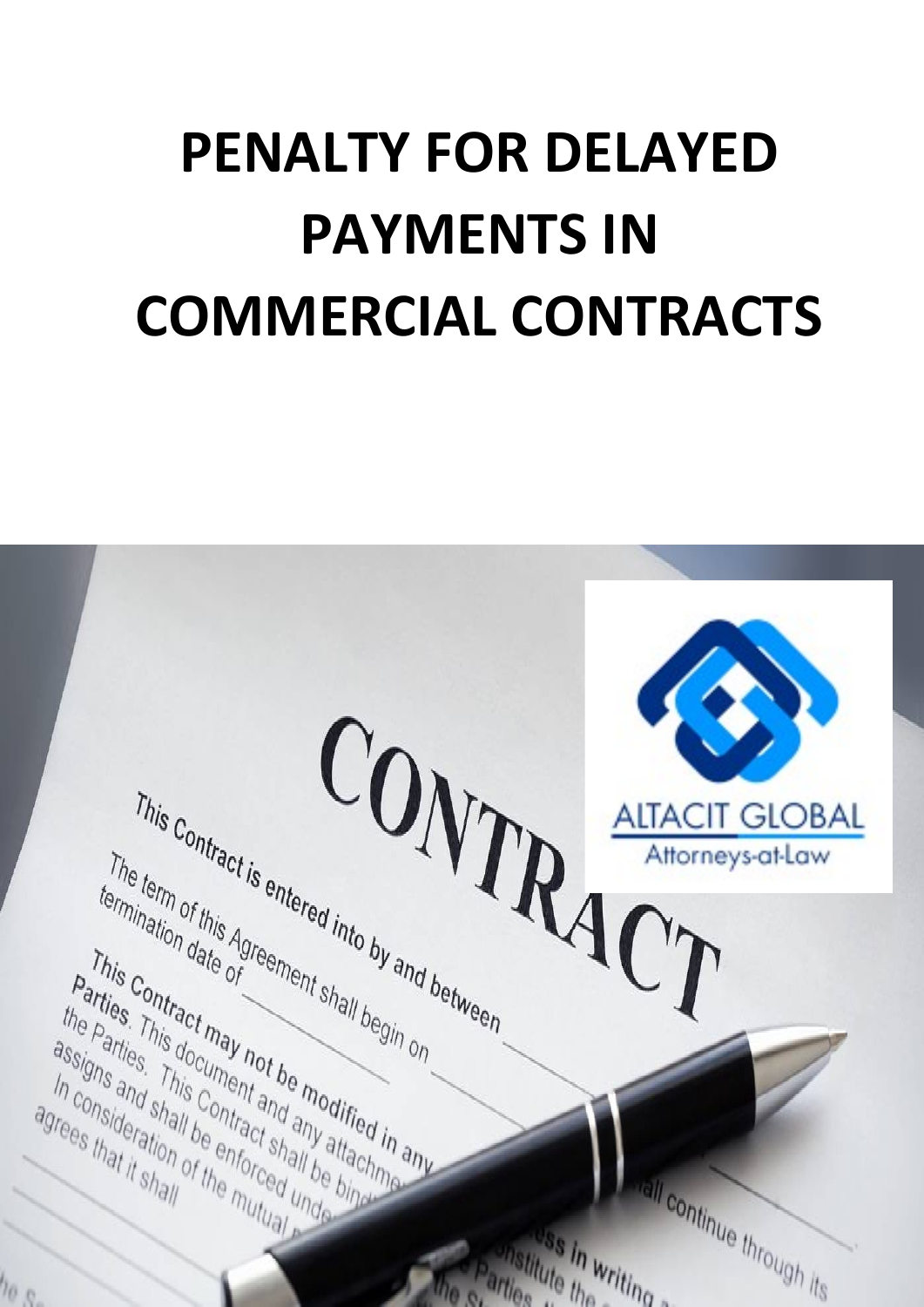## **PENALTY FOR DELAYED PAYMENTS IN COMMERCIAL CONTRACTS**

A commercial contract essentially involves three main things – Offer, Acceptance and Consideration (usually in terms of money). Every commercial contract will have its terms negotiated and agreed including the financial terms, in exchange for the goods and services provided and will clearly set out extent of liability in the event of default. It is a general rule that the party to the contract that is held to perform is liable for breach of contract if he does not perform. The defaulting party is obligated to cover the loss or damage caused by him to the innocent party for failing to uphold his contractual obligation. The parties may agree to payment of certain sum as compensation or levy penalty as consequence of breach of any terms of the contract, including a delay in payment.

Overdue payments are a menace and could disrupt the ease and flow of business. In order to prevent late payments, penalty clause is provided in goods or service agreement to dissuade parties from breaching the contract. Levying penalty in commercial contracts may seem attractive as it may enforce the performance of the contract. However, invoking such penalty provisions are met with restrictions either by the Courts or statutes.

In this present article, we shall list out the statutory rights of various jurisdictions and the observation of courts exclusively on the Penalty imposed on delayed payments.

| Country                   | <b>Inference</b>                                                                                                                                                                                                                                                      | <b>Provisions</b>                                                                                                                                                                                                                                                                                                                                                                                                                                                                                                                                         |
|---------------------------|-----------------------------------------------------------------------------------------------------------------------------------------------------------------------------------------------------------------------------------------------------------------------|-----------------------------------------------------------------------------------------------------------------------------------------------------------------------------------------------------------------------------------------------------------------------------------------------------------------------------------------------------------------------------------------------------------------------------------------------------------------------------------------------------------------------------------------------------------|
| United<br>Kingdom<br>(UK) | Statutory rules<br>late<br>on<br>$\bullet$<br>payment - Interests can be<br>charged and debt recovery<br>costs can be levied. <sup>1</sup><br>A fixed sum can also be<br>charged for recovering the<br>late payment in addition to<br>claiming interest. <sup>2</sup> | Late Payment of Commercial Debts (Interest)<br>Act 1998<br>Statutory period:<br>30 days for Public authorities (B2P)<br>➤<br>60 days for Business transactions (B2B)<br>➤<br>If the payment date is not agreed, it is late<br>➤<br>30 days after either the receipt of invoice or<br>the delivery of goods/services.<br><b>Statutory Interest:</b><br>$\bullet$<br>8% interest above the Bank of England base<br>➤<br>rate per annum for B2B transactions<br>If the Contract has a different interest rate,<br>➤<br>Statutory interest cannot be claimed. |
| France                    | rules<br>late<br>Statutory<br>on<br>$\bullet$<br>payment - Interests can be<br>charged                                                                                                                                                                                | Article L. 441-6 of the French Code de commerce<br>(Commercial code)<br>Statutory period:<br>Must not exceed 60 days from the date of<br>➤<br>invoice or 45 days from the end of the<br>month that the invoice was issued. <sup>3</sup><br>The French commercial code now provides<br>➤<br>that invoices shall be issued "on the date of<br>delivery or completion" <sup>4</sup><br>An administrative penalty of up to €375,000<br>➤                                                                                                                      |

<span id="page-1-0"></span><sup>&</sup>lt;sup>1</sup> <https://www.gov.uk/late-commercial-payments-interest-debt-recovery>

<span id="page-1-1"></span><sup>2</sup> <http://www.legislation.gov.uk/ukpga/1998/20/section/5A>

<span id="page-1-2"></span><sup>3</sup> [https://www.economie.gouv.fr/files/files/directions\\_services/mediateur-des-entreprises/PDF/english-guide.pdf](https://www.economie.gouv.fr/files/files/directions_services/mediateur-des-entreprises/PDF/english-guide.pdf)

<span id="page-1-3"></span><sup>&</sup>lt;sup>4</sup> within the meaning of paragraph 3, I of Article 289 of the French tax code (Code général des impôts).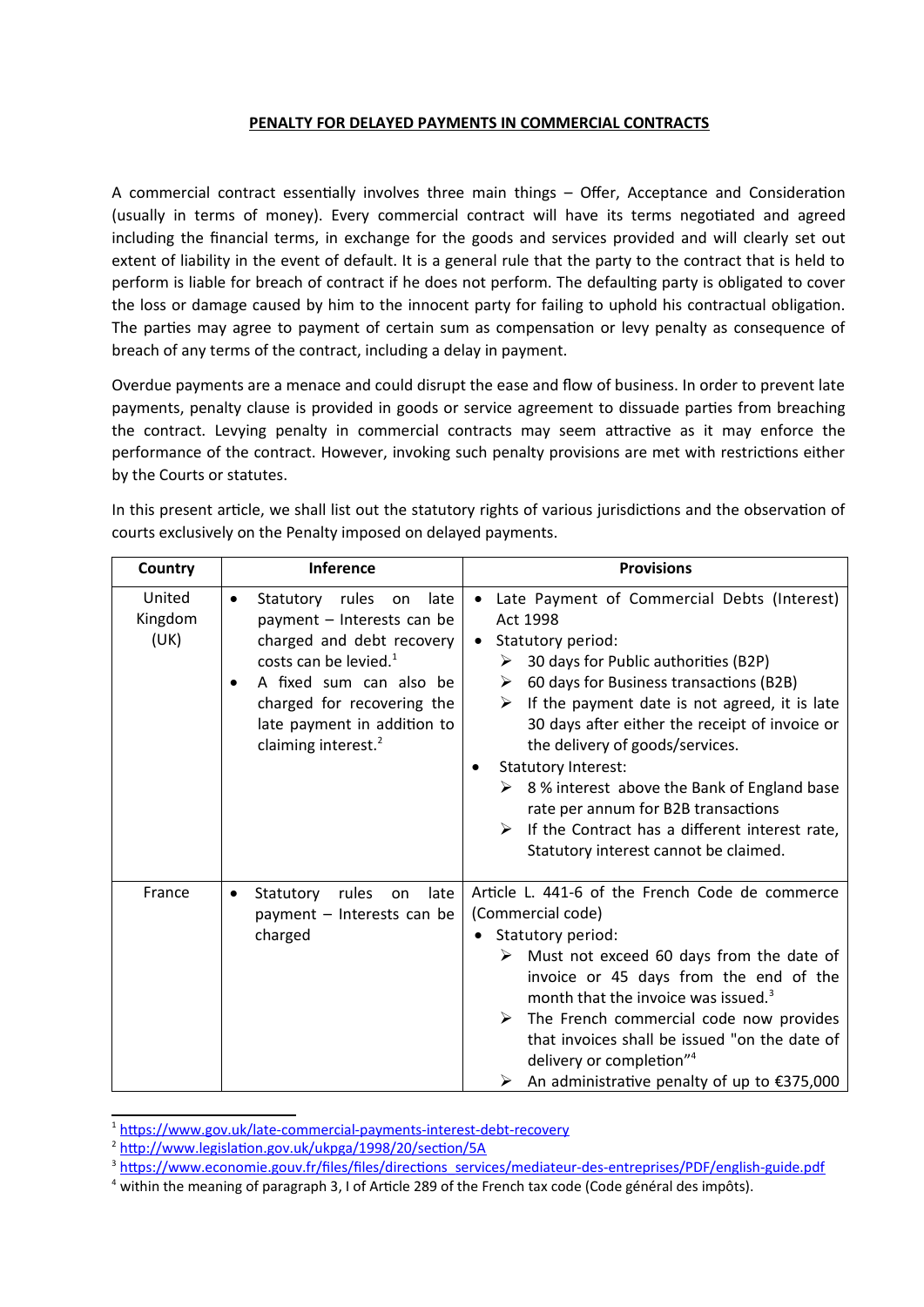|         |                                                                                                                                                                                                                                                                                                                                                                                                                                                                                                                                                                                                                                                                                                                                                                       | for legal entities replaces the criminal fine in<br>case of failure to comply with French invoice<br>legal requirements <sup>5</sup> ;                                                                                                                                                                                                                                                                                                                                                                                                                                                                           |
|---------|-----------------------------------------------------------------------------------------------------------------------------------------------------------------------------------------------------------------------------------------------------------------------------------------------------------------------------------------------------------------------------------------------------------------------------------------------------------------------------------------------------------------------------------------------------------------------------------------------------------------------------------------------------------------------------------------------------------------------------------------------------------------------|------------------------------------------------------------------------------------------------------------------------------------------------------------------------------------------------------------------------------------------------------------------------------------------------------------------------------------------------------------------------------------------------------------------------------------------------------------------------------------------------------------------------------------------------------------------------------------------------------------------|
| Germany | Penalty for late payment<br>$\bullet$<br>came into force by Directive<br>2011/7/EU. <sup>6</sup><br>New<br>time<br>limits<br>for<br>$\bullet$<br>contractually<br>agreed<br>default,<br>payment terms,<br>statutory interest on late<br>payment, claim for payment<br>of a fixed compensation in<br>case of late payment are<br>imposed by this directive. <sup>7</sup>                                                                                                                                                                                                                                                                                                                                                                                               | Directive 2011/7/EU<br>$\bullet$<br><b>Statutory Provisions:</b><br>Payment cannot be longer than 30 days<br>➤<br>from receipt of goods or service. <sup>8</sup><br>Fixed compensation of EUR 40 (new Sec. 288<br>➤<br>(5) sentence 1 BGB)<br>the default interest rate on claims for<br>⋗<br>payment was raised from 8 to 9 percentage<br>points above the basic rate of interest (new<br>Sec. 288 (2) BGB) <sup>9</sup>                                                                                                                                                                                        |
| Turkey  | In the event of default in<br>$\bullet$<br>payment of price, the other<br>party can claim damages for<br>such default or delay or<br>withdraw from the contract.<br>Parties<br>for<br>may agree<br>penalty clause if the primary<br>obligation is not fulfilled.<br>Therefore, a penal clause is<br>not a stand-alone clause. <sup>10</sup><br>the<br>main<br>obligation<br>if<br>becomes invalid due to the<br>performance, release, set-<br>off<br>novation,<br>or<br>the<br>secondary<br>obligations<br>as<br>penalty<br>clause<br>become<br>invalid as well. However,<br>The nullity of the penalty<br>clause shall not affect the<br>validity<br>of<br>the<br>main<br>obligation<br>due<br>the<br>to<br>secondary nature of the<br>penalty clause. <sup>11</sup> | <b>Turkish Code of Obligations</b><br>$\bullet$<br>6098 - provides for fundamental provisions<br>regarding default and performance of<br>debts;<br>Article 179, Article 182/2.<br>Statutory period:<br>If the payment term or date is determined $-$<br>➤<br>No notice need be given; payment period<br>shall be maximum of 60 days from the<br>receipt of invoice. <sup>12</sup><br>If the payment term or date is<br>➤<br>not<br>determined -payment period<br>shall<br>be<br>maximum of 30 days after the receipt of<br>invoice. <sup>13</sup><br>Parties are free to determine the penalty<br>➤<br>interest. |
| Belgium | Penalty for late payment<br>$\bullet$                                                                                                                                                                                                                                                                                                                                                                                                                                                                                                                                                                                                                                                                                                                                 | Directive 2011/7/EU of 16 February 2011 on<br>$\bullet$                                                                                                                                                                                                                                                                                                                                                                                                                                                                                                                                                          |

<span id="page-2-0"></span>5 To help reduce delays in the payment of invoices, the French government has modified Article L. 441-9 of the French commercial code, by Ordinance N° 2019-359 of April 24, 2019, taken pursuant to the EGalim law (French law on agriculture and nutrition) N°2018-938 on Oct. 30, 2018.

<span id="page-2-1"></span>6 [https://ec.europa.eu/growth/smes/support/late-payment\\_en](https://ec.europa.eu/growth/smes/support/late-payment_en)

<span id="page-2-6"></span><sup>11</sup> <https://turkishlawblog.com/read/article/78/delay-penalties-in-public-procurement-contracts>

<span id="page-2-8"></span> $13$  supra

<span id="page-2-7"></span><sup>&</sup>lt;sup>12</sup> [https://www.mondaq.com/turkey/contracts-and-commercial-law/683050/the-consequences-of-late-payment-in](https://www.mondaq.com/turkey/contracts-and-commercial-law/683050/the-consequences-of-late-payment-in-the-procurement-of-goods-and-services)[the-procurement-of-goods-and-services](https://www.mondaq.com/turkey/contracts-and-commercial-law/683050/the-consequences-of-late-payment-in-the-procurement-of-goods-and-services)

<span id="page-2-5"></span><span id="page-2-2"></span><sup>&</sup>lt;sup>10</sup> <http://www.erdem-erdem.av.tr/publications/newsletter/contractual-penalty-under-turkish-law/> 7 supra

<span id="page-2-3"></span><sup>8</sup> [https://www.gesetze-im-internet.de/englisch\\_bgb/englisch\\_bgb.html](https://www.gesetze-im-internet.de/englisch_bgb/englisch_bgb.html)

<span id="page-2-4"></span><sup>&</sup>lt;sup>9</sup> supra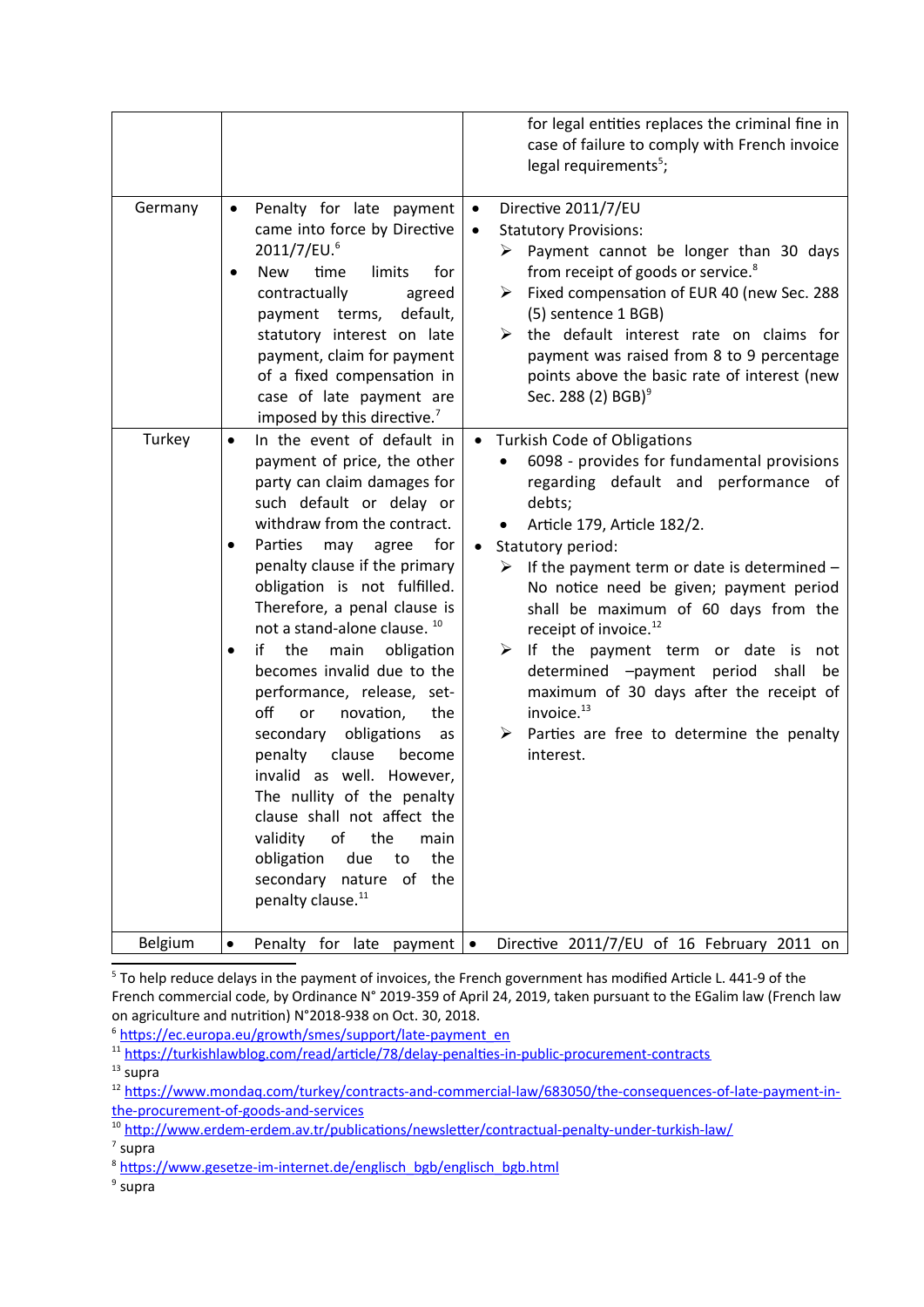|            | came into force by Directive<br>2011/7/EU <sup>14</sup>                                                                                                    | combating<br>late<br>payment<br>in<br>commercial<br>transactions.<br><b>Statutory Provisions:</b><br>$\bullet$<br>$\triangleright$ Payment cannot be longer than 30 days<br>from receipt of Invoice or equivalent<br>request. <sup>15</sup><br>In case of SMEs, the payment cannot exceed<br>➤<br>30 days. $^{16}$<br>$\triangleright$ when the date of receipt of the invoice or<br>the equivalent request for payment is<br>uncertain or the debtor receives the invoice<br>or equivalent request for payment before<br>the goods or services, 30 calendar days from<br>the date of receipt of the goods or services. <sup>17</sup> |
|------------|------------------------------------------------------------------------------------------------------------------------------------------------------------|---------------------------------------------------------------------------------------------------------------------------------------------------------------------------------------------------------------------------------------------------------------------------------------------------------------------------------------------------------------------------------------------------------------------------------------------------------------------------------------------------------------------------------------------------------------------------------------------------------------------------------------|
| Russia     | Penalty<br>for<br>delayed<br>$\bullet$<br>payments provided by law<br>cannot be claimed if the<br>same is not mentioned in<br>the Agreement. <sup>18</sup> | Article 395 of the Civil Code of Russia provides<br>for creditor to claim for recovery of interest due<br>to non- fulfilment or delay in fulfilment of<br>monetary obligation. <sup>19</sup><br>If the penalty is unreasonable, the Court<br>➤<br>shall be entitled to decrease the amount of<br>penalty only if the debtor files a motion for<br>such request [Article 333 of the Civil code of<br>Russia $]^{20}$                                                                                                                                                                                                                   |
| <b>UAE</b> | The Commercial Code takes<br>$\bullet$<br>precedence over the UAE<br>Civil Code in respect of the<br>commercial transactions <sup>21</sup>                 | The UAE Commercial Code <sup>22</sup> :<br>$\bullet$<br>$\triangleright$ if contractually agreed, a creditor is entitled<br>to interest as compensation for delayed<br>payment either<br>at the rate agreed by the parties (Article<br>➤<br>77) $^{23}$ ; or<br>at the prevailing market rate subject to a<br>➤<br>maximum of 12% in the absence of<br>agreement (Article 76)                                                                                                                                                                                                                                                         |
| Singapore  | Contract laws<br>based<br>$\bullet$<br>on<br>English Common Law. Much<br>of the law on contracts in<br>Singapore are in the form of<br>Judgements.         | If the sum is intended to be a penalty aimed at<br>$\bullet$<br>'punishing' the party-in-breach, the court will<br>strike down the 'penalty' clause and award<br>unliquidated damages instead to compensate<br>the aggrieved party. <sup>24</sup>                                                                                                                                                                                                                                                                                                                                                                                     |

<span id="page-3-0"></span><sup>14</sup> <https://eur-lex.europa.eu/legal-content/EN/ALL/?uri=CELEX%3A32011L0007>

<span id="page-3-7"></span><sup>21</sup> [https://www.mondaq.com/contracts-and-commercial-law/786820/applicability-and-legal-entitlement-to-interest](https://www.mondaq.com/contracts-and-commercial-law/786820/applicability-and-legal-entitlement-to-interest-under-uae-law)[under-uae-law](https://www.mondaq.com/contracts-and-commercial-law/786820/applicability-and-legal-entitlement-to-interest-under-uae-law)

<span id="page-3-6"></span><sup>20</sup> <https://www.legalmondo.com/2018/09/russia-contractual-penalty-can-exceed-total-value-contract/>

<span id="page-3-5"></span><sup>19</sup> <http://supcourt.ru/en/files/16418/>

<span id="page-3-4"></span><sup>18</sup> [https://www.internationallawoffice.com/Newsletters/Corporate-Commercial/Russia/Noerr/Supreme-Court](https://www.internationallawoffice.com/Newsletters/Corporate-Commercial/Russia/Noerr/Supreme-Court-clarifies-Civil-Code-amendments-regarding-compensation-for-damages-and-contractual-penalties)[clarifies-Civil-Code-amendments-regarding-compensation-for-damages-and-contractual-penalties](https://www.internationallawoffice.com/Newsletters/Corporate-Commercial/Russia/Noerr/Supreme-Court-clarifies-Civil-Code-amendments-regarding-compensation-for-damages-and-contractual-penalties)

<span id="page-3-1"></span><sup>15</sup> [https://www.mondaq.com/contracts-and-commercial-law/823780/stricter-payment-periods-for-commercial](https://www.mondaq.com/contracts-and-commercial-law/823780/stricter-payment-periods-for-commercial-transactions-with-smes?login=true)[transactions-with-smes?login=true](https://www.mondaq.com/contracts-and-commercial-law/823780/stricter-payment-periods-for-commercial-transactions-with-smes?login=true)

<span id="page-3-2"></span> $^{16}$  supra

<span id="page-3-3"></span><sup>17</sup> <https://www.lexology.com/library/detail.aspx?g=bcf3ff53-57bf-4308-947f-4138a1310719>;

<span id="page-3-8"></span><sup>22</sup> <https://uaeahead.com/wp-content/uploads/2014/10/commercial.pdf>

<span id="page-3-9"></span>23 supra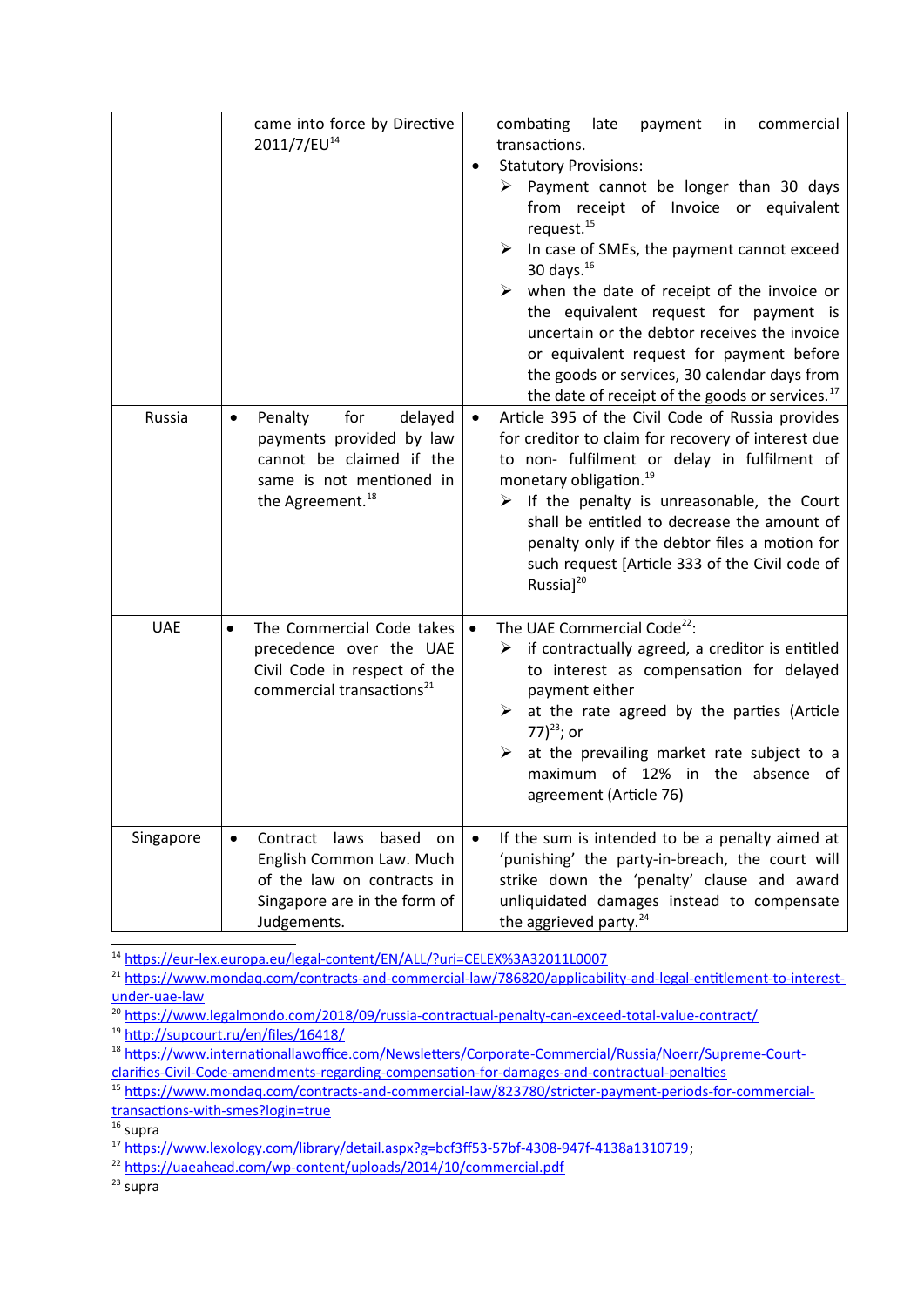| India   | Liquidated damages clause<br>$\bullet$<br>is enforceable. When the<br>liquidated damages are not<br>reasonable or extravagant,<br>considered<br>they<br>are<br>penalty.<br>Statutory provisions under<br>$\bullet$<br><b>MSME Act available</b> | Sections 15 to 17 of the Micro, Small and<br>Medium Enterprises Development Act, 2006<br>Maximum period allowed is 45 days from<br>➤<br>the date of delivery of goods/services.<br>Defaulter liable to pay amount<br>➤<br>with<br>from<br>the<br>interest<br>date<br>compound<br>immediately following the date agreed<br>upon, at three times of the bank rate<br>notified by the Reserve Bank. <sup>25</sup>                                                                                                                                                                                                                                                                                                                                                                                                                     |
|---------|-------------------------------------------------------------------------------------------------------------------------------------------------------------------------------------------------------------------------------------------------|------------------------------------------------------------------------------------------------------------------------------------------------------------------------------------------------------------------------------------------------------------------------------------------------------------------------------------------------------------------------------------------------------------------------------------------------------------------------------------------------------------------------------------------------------------------------------------------------------------------------------------------------------------------------------------------------------------------------------------------------------------------------------------------------------------------------------------|
| China   | The overall legal policy is<br>that the court does not<br>support claims for liquidated<br>damages which significantly<br>exceeds the actual loss of<br>the non-defaulting party. <sup>26</sup>                                                 | The Supreme Court has issued an interpretation<br>$\bullet$<br>stating that if the liquidated damages pre-agreed<br>by the parties are more than 1.3 times of the<br>non-defaulting party's actual loss, then the<br>portion in excess will not be enforced by the<br>court.<br>$\triangleright$ As noted above, if one party defaults in<br>payment, effectively the other party is being<br>forced to provide a loan to the defaulting<br>party.<br>Hence, in practice the court tends to simply<br>➤<br>apply the specific rules and caps relating to<br>loan interest by analogy to non-loan<br>agreements if the agreement is silent on late<br>payment interest, rather than try to<br>ascertain the amount of "actual loan" and<br>then apply the general rule of "no more than<br>1.3 times of actual loss". <sup>27</sup> |
| Japan   | rules<br>Statutory<br>on<br>late<br>$\bullet$<br>payment - Interests can be<br>charged                                                                                                                                                          | Statutory provisions as per Civil Code Japan<br>$\bullet$<br>Payment terms must be within 60 days after<br>➤<br>the performance or delivery, in contracts<br>between<br>companies<br>large<br>and<br>subcontractors, even if they expressly agree<br>upon a longer term. <sup>28</sup><br>The statutory interest rate for commercial<br>transactions is 6 per cent per annum<br>(Commercial Code Art 514). <sup>29</sup><br>The parties are free to agree to a different<br>➤<br>interest rate, but if such interest rate is<br>contrary to public order and morals and such<br>like, the statutory interest rate will apply.                                                                                                                                                                                                      |
| Vietnam | rules<br>Statutory<br>late<br>on<br>$\bullet$<br>payment - Interests can be<br>charged                                                                                                                                                          | Article 306, the 2005 Commercial Law provides<br>for the right to demand interest on the delayed<br>payment by the aggrieved party. <sup>30</sup>                                                                                                                                                                                                                                                                                                                                                                                                                                                                                                                                                                                                                                                                                  |

<sup>24</sup> https://www.singaporelawwatch.sg/About-Singapore-Law/Commercial-Law

<span id="page-4-1"></span><sup>25</sup> [The Micro, Small and Medium Enterprises Development Act, 2006](https://www.singaporelawwatch.sg/About-Singapore-Law/Commercial-Law)

<span id="page-4-2"></span><sup>28</sup> <https://gettingthedealthrough.com/area/88/jurisdiction/36/commercial-contracts-japan/>

<span id="page-4-0"></span><sup>29</sup> <http://www.law.tohoku.ac.jp/kokusaiB2C/overview/contract.html#part3>

 $27$  supra

<sup>26</sup> <https://www.lexology.com/library/detail.aspx?g=e252df8b-52b1-41dd-a17a-1485243bb34b>

<span id="page-4-3"></span><sup>&</sup>lt;sup>30</sup> https://www.wto.org/english/thewto\_e/acc\_e/vnm\_e/WTACCVNM43\_LEG\_11.pdf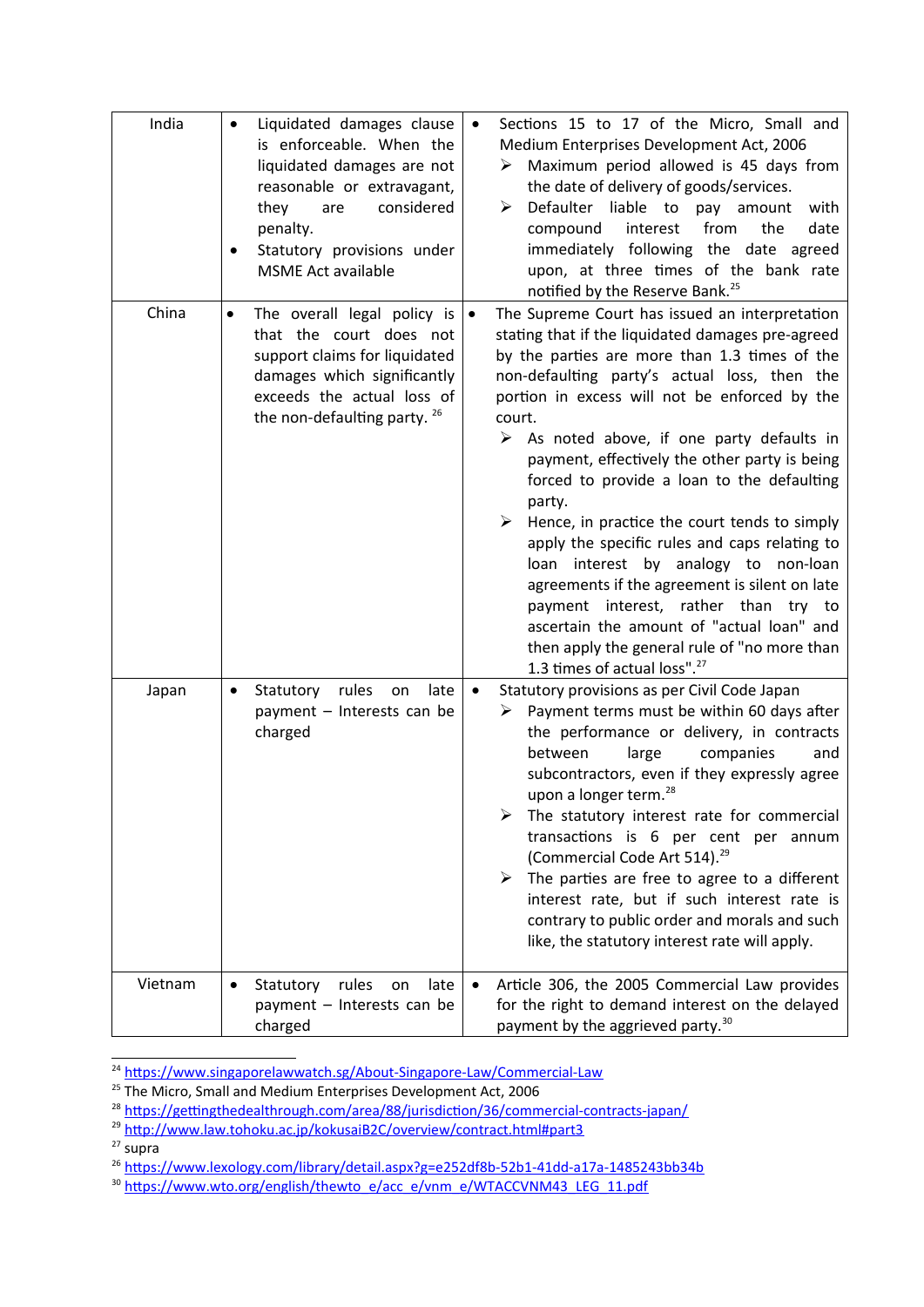|            |                                                                                                                                                                                                                                                                                                                   | Precedent No.09/2016/AL3 and Article 114,<br>$\bullet$<br>Resolution No.01/2019/NQ-HDTP provide details<br>towards calculation of 'average interest rate<br>applicable to overdue debts in the market'. 31                                                                                                                                                                                                                                                                                                                                                                                                                                                                   |
|------------|-------------------------------------------------------------------------------------------------------------------------------------------------------------------------------------------------------------------------------------------------------------------------------------------------------------------|------------------------------------------------------------------------------------------------------------------------------------------------------------------------------------------------------------------------------------------------------------------------------------------------------------------------------------------------------------------------------------------------------------------------------------------------------------------------------------------------------------------------------------------------------------------------------------------------------------------------------------------------------------------------------|
| Australia  | a provision in a contract that<br>$\bullet$<br>seeks to impose a penalty<br>on a contracting party, is not<br>enforceable. <sup>32</sup><br>If it is not a penalty, a<br>٠<br>liquidated damages clause is<br>enforceable<br>under<br>Australian law. 33<br>No statutory time limits for<br>٠<br>paying invoices. | In certain circumstances, security of payment<br>legislation ensures that suppliers carrying out<br>construction work or providing related goods or<br>services can receive and recover payments.<br>Parties cannot contract out of the security of<br>payment legislation. If a customer is required<br>under security of payment laws to pay an<br>invoice, this does not prevent the customer later<br>challenging whether the supplier was entitled to<br>payment. <sup>34</sup><br>Statutory Interest:<br>$\triangleright$ No statutory interest rates<br>Agreed interest rates must not<br>be<br>exorbitant<br>otherwise<br>it<br>would<br>be<br>considered a penalty. |
| Canada     | available.<br>Statue<br>No.<br>$\bullet$<br>incorporating<br>However,<br>penalty<br>clause<br>in<br>commercial transactions is<br>prevalent.                                                                                                                                                                      | Over all nature of contract to be taken into<br>account while incorporating penalty for late<br>payment provisions:<br>$\triangleright$ The courts consider such late-payment<br>clauses to be penalty clauses, but will<br>generally seek to reduce their severity,<br>as opposed to nullifying them. <sup>35</sup>                                                                                                                                                                                                                                                                                                                                                         |
| <b>USA</b> | Most jurisdictions in the<br>$\bullet$<br>United States adhere to the<br>traditional<br>common<br>law<br>rule<br>against<br>punitive<br>damages for breach<br>of<br>contract, if there is no<br>tortious conduct; <sup>36</sup>                                                                                   | Statutory interests maybe charged on<br>late<br>payment;<br>Rate of interest depends on State laws; <sup>37</sup>                                                                                                                                                                                                                                                                                                                                                                                                                                                                                                                                                            |
| Mexico     | Promissory agreements may<br>$\bullet$<br>include penalty clauses in<br>of breach<br>by the<br>case<br>defaulting party. <sup>38</sup>                                                                                                                                                                            | The penalty must not exceed the amount of<br>$\bullet$<br>principal obligation of the contract.<br>In the absence of a penalty clause, by statute of<br>law, a penalty of up to 6% may be applied;<br>Evidence of existence of damages and losses<br>need not be proved to demand penalty.<br>The payment of penalty excludes payment of<br>additional damages or loss <sup>39</sup>                                                                                                                                                                                                                                                                                         |

<span id="page-5-0"></span><sup>31</sup> [https://www.lexology.com/library/detail.aspx?g=ce037376-f1a2-49cb-8f13-dbfb121](https://www.wto.org/english/thewto_e/acc_e/vnm_e/WTACCVNM43_LEG_11.pdf)0f7da

<span id="page-5-5"></span><sup>36</sup> <https://gettingthedealthrough.com/area/88/jurisdiction/5/commercial-contracts-usa>

<span id="page-5-4"></span><sup>35</sup> [https://www.mondaq.com/canada/contracts-and-commercial-law/348484/contractual-clauses-dealing-with-](https://www.mondaq.com/canada/contracts-and-commercial-law/348484/contractual-clauses-dealing-with-interest-on-late-payments-proceed-with-caution)

[interest-on-late-payments-proceed-with-caution](https://www.mondaq.com/canada/contracts-and-commercial-law/348484/contractual-clauses-dealing-with-interest-on-late-payments-proceed-with-caution)

<span id="page-5-3"></span><sup>&</sup>lt;sup>34</sup> Supra

<span id="page-5-2"></span><sup>33</sup> <https://www.lexology.com/library/detail.aspx?g=a231a53e-9b69-41f0-9999-185581e35796>

<span id="page-5-1"></span><sup>&</sup>lt;sup>32</sup> <https://www.mondaq.com/australia/contracts-and-commercial-law/521648/penalties-in-contracts>

<span id="page-5-6"></span> $37 \overline{\text{supra}}$ 

<span id="page-5-7"></span><sup>38</sup> EY Global Legal Commercial Terms Handbook, 2017